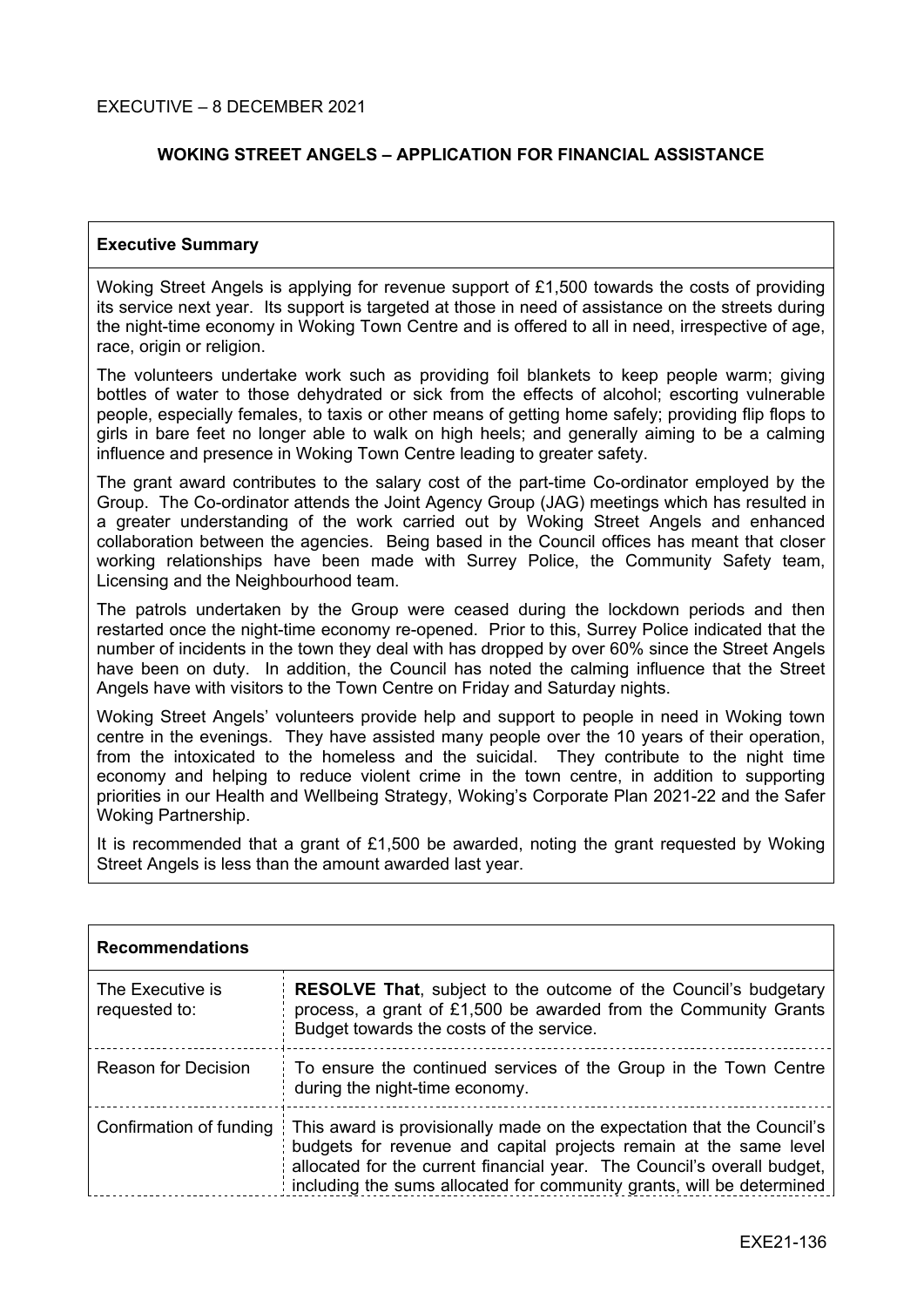|                        | by Council at its meeting on 10 February 2022. In the event the grant<br>budgets are set at the anticipated levels, confirmation of the Council's<br>support will be sent to successful applicants. Groups should not plan<br>for the 2022/23 funding until this confirmation has been received.                                                                                                                                                                                                                                                                                                                                                             |
|------------------------|--------------------------------------------------------------------------------------------------------------------------------------------------------------------------------------------------------------------------------------------------------------------------------------------------------------------------------------------------------------------------------------------------------------------------------------------------------------------------------------------------------------------------------------------------------------------------------------------------------------------------------------------------------------|
| Conditions             | Accounts. The Organisation must submit accounts for the year in<br>which the grant is awarded, including an income and expenditure<br>account and balance sheet. Please note that accounts for other years<br>may also be required.                                                                                                                                                                                                                                                                                                                                                                                                                          |
|                        | <b>Monitoring Information.</b> The Organisation must submit quarterly<br>monitoring information as a measure of its achievements. Failure to<br>provide details will jeopardise the award. E-mail requests will be sent<br>to the applicant on a quarterly basis.                                                                                                                                                                                                                                                                                                                                                                                            |
|                        | <b>Publicity.</b> Where possible, the Organisation is required to publicise<br>the support received from Woking Borough Council, including on all<br>literature and leaflets produced.                                                                                                                                                                                                                                                                                                                                                                                                                                                                       |
|                        | Payments. Unless exceptional circumstances exist all invoices must<br>be received quarterly with details of the costs incurred and monitoring<br>information for the previous quarter.                                                                                                                                                                                                                                                                                                                                                                                                                                                                       |
|                        | <b>Payment Period.</b> Final quarter claims must be made by the second<br>week in March. Unclaimed awards will not be available at a later date<br>unless exceptional circumstances can be demonstrated to the Council<br>before the end of the award year.                                                                                                                                                                                                                                                                                                                                                                                                  |
|                        | <b>Joint Working.</b> WBC expects the Organisation to engage positively<br>on health and wellbeing multi-agency joint work affecting Woking.<br>Groups which refuse may place their Council support at risk, e.g.<br>grant, concessionary rent and other assistance.                                                                                                                                                                                                                                                                                                                                                                                         |
|                        | Homelessness Reduction Act 2017. With the introduction of new<br>legislation from April 2018, the Council will expect the support of<br>partner agencies in identifying people at risk of homelessness as early<br>as possible to maximise the opportunities to prevent such. Partner<br>agencies / organisations will be expected to be engaged in joint<br>working arrangements to assist in finding suitable housing and<br>support solutions, and where appropriate to undertake and respond to<br>the new 'duty to refer'. Groups which do not support this new<br>legislation and way of working positively, may put their Council<br>support at risk. |
| Performance Indicators | <b>Users.</b> The Organisation to provide a breakdown of the users in the<br>past quarter.                                                                                                                                                                                                                                                                                                                                                                                                                                                                                                                                                                   |
|                        | <b>Activities.</b> The Organisation to provide details of its activities during<br>the last quarter.                                                                                                                                                                                                                                                                                                                                                                                                                                                                                                                                                         |
|                        | <b>Publicity.</b> The Organisation to advise how the Council's support has<br>been publicised over the last quarter.                                                                                                                                                                                                                                                                                                                                                                                                                                                                                                                                         |
|                        | <b>Statement of Use.</b> The Organisation to provide a statement stating<br>the use to which the grant money has been put.                                                                                                                                                                                                                                                                                                                                                                                                                                                                                                                                   |
| <b>Future Support</b>  | The financial pressure on the Council's budgets is expected to<br>continue in the coming years and accordingly the overall level of<br>support available in future years may be reduced. The applicant is<br>therefore to be advised that the award of funding for 2022/23 does not<br>imply that a similar application in 2023/24 would be supported. In                                                                                                                                                                                                                                                                                                    |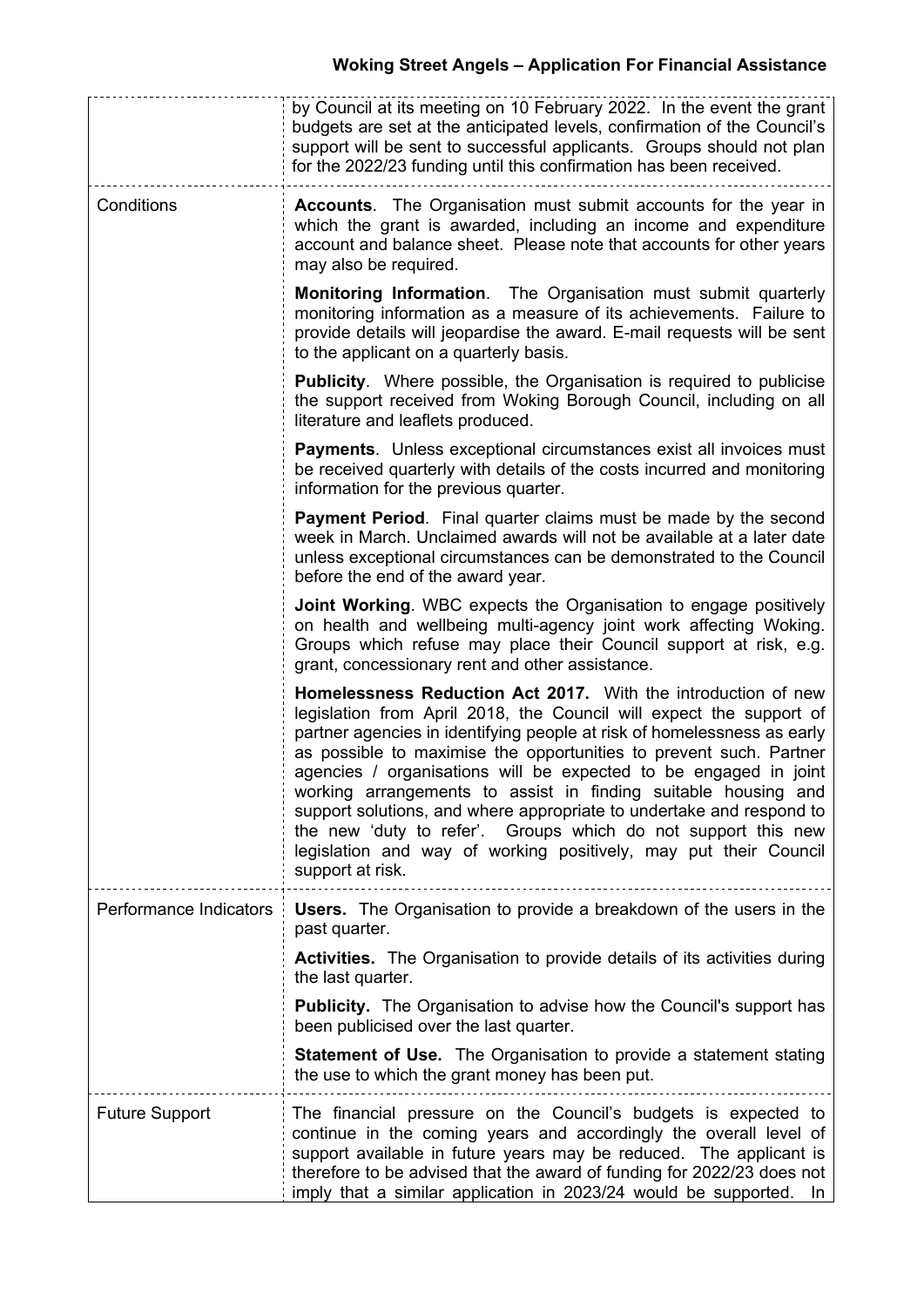| particular, it is emphasised that the Council is unlikely to be in a<br>position to award any sums above the 2022/23 levels.                                                                                                                                                                                                                                                                                                            |
|-----------------------------------------------------------------------------------------------------------------------------------------------------------------------------------------------------------------------------------------------------------------------------------------------------------------------------------------------------------------------------------------------------------------------------------------|
| In view of this, the applicant is to be advised to ensure that<br>contingency plans for the Group's operations for 2023/24 have been<br>drawn up in the event that the Council is unable to continue its support<br>beyond April 2023. All applicants are strongly recommended to<br>pursue alternative sources of funding and are encouraged to approach<br>Woking Borough Council's Community Support Team for advice and<br>support. |

#### **The Executive has authority to determine the above recommendations.**

## **Background Papers:**

2022/23 Application Form.

## **Reporting Person:**

Julie Fisher, Chief Executive Extn: 3301, Email: julie.fisher@woking.gov.uk

#### **Contact Person:**

Frank Jeffrey, Head of Democratic Services Extn: 3012, Email: frank.jeffrey@woking.gov.uk

Doug Davern, Democratic Services Officer Extn: 3018, Email: doug.davern@woking.gov.uk

#### **Portfolio Holder:**

Cllr Simon Ashall Email: cllrsimon.ashall@woking.gov.uk

## **Shadow Portfolio Holder:**

Cllr Will Forster Email: cllrwill.forster@woking.gov.uk

#### **Date Published:**

30 November 2021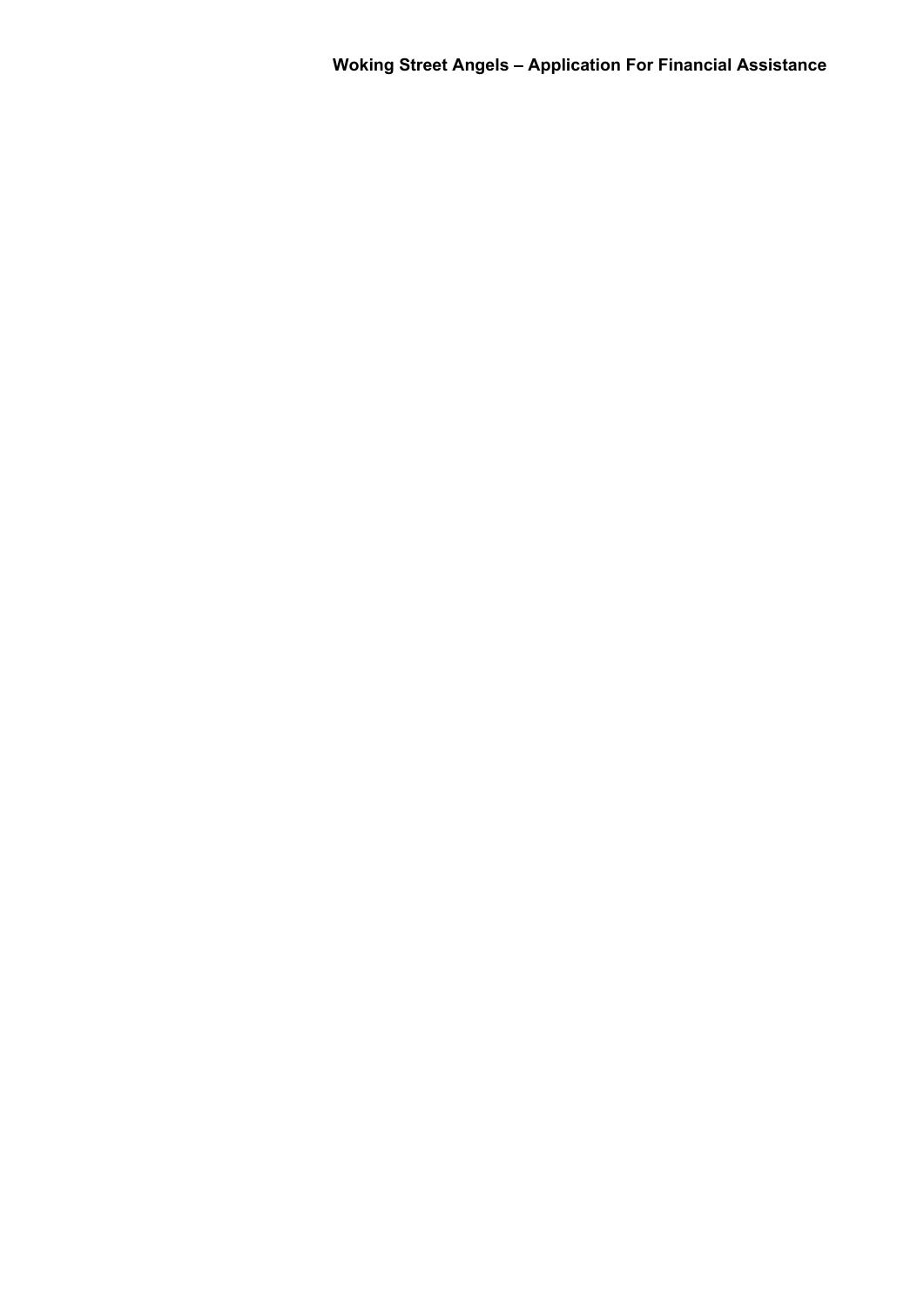$\overline{\phantom{0}}$ 

| 1.0 Summary of Application |                                                                                                                                                                                                                                                                                                                                                                                                                                                                                                                                                                                                  |  |
|----------------------------|--------------------------------------------------------------------------------------------------------------------------------------------------------------------------------------------------------------------------------------------------------------------------------------------------------------------------------------------------------------------------------------------------------------------------------------------------------------------------------------------------------------------------------------------------------------------------------------------------|--|
| 1.1 Status and Aims        | Woking Street Angels was formed in 2011. Its aims and objectives<br>are to make a positive impact on crime and anti-social behaviour in<br>Woking Town Centre, particularly in the vicinity of bars, clubs and late<br>night food outlets by providing a calming presence on the streets late<br>at night. Street Angels helps address the needs of the night time<br>economy.                                                                                                                                                                                                                   |  |
|                            | As a result of their work prior to the pandemic, Surrey Police<br>announced that Woking Town Centre had seen a significant reduction<br>of 60% in incidents and violent crime due to the work of the Street<br>In addition, the Town Marshals have commented on the<br>Angels.<br>calming influence that the Street Angels have with visitors to the Town<br>Centre.                                                                                                                                                                                                                             |  |
| 1.2 Employees              | 1, Co-ordinator (20 hours per week)                                                                                                                                                                                                                                                                                                                                                                                                                                                                                                                                                              |  |
|                            | The Woking Street Angels Co-ordinator attends the Joint Agency<br>Group (JAG) meetings which has resulted in greater understanding of<br>work of the Street Angels and collaboration between the agencies.                                                                                                                                                                                                                                                                                                                                                                                       |  |
|                            | Since the move of the Co-ordinator to work in the Council offices in<br>2018, there has been a closer working relationship with Surrey Police,<br>the Community Safety team and other areas such as Licensing,<br>CCTV, Town Marshals and the Neighbourhood team.                                                                                                                                                                                                                                                                                                                                |  |
| 1.3 Volunteers             | 44, whose activities include walking in pairs around the Town Centre<br>on Friday and Saturday nights between 10pm and 4am as well as on<br>the evening of the publication of Examination results, Christmas Eve<br>and New Year's Eve.                                                                                                                                                                                                                                                                                                                                                          |  |
|                            | The volunteers are there to help people who may need support as a<br>result of homelessness, intoxication, drug abuse, assault or any other<br>issues has caused personal distress or the potential for physical harm<br>whilst out.                                                                                                                                                                                                                                                                                                                                                             |  |
|                            | Due to the need to recruit more Street Angels, the organisation has<br>had a greater presence at certain local events when they are held, for<br>example Lark in the Square, Party in the Park, Rotary Woking<br>Swimathon, and Pyrford & Wisley Flower Show. Other local events<br>attended to raise the profile of the charity and where donations may<br>be received are Pride in Surrey festival, Best Bar None Awards<br>scheme and the annual Islamic Mela by Shah Jahan Mosque. None of<br>these events were held in 2020 due to movement restrictions following<br>the Covid19 outbreak. |  |
| 1.4 Clients/Users          | In a usual areas, the Group assists over 450 people. Users of Woking<br>Street Angels services are members of the general public who<br>frequent the streets of Woking Town Centre and may need help and<br>support to ensure they return home safely after an evening out. The<br>service is offered to any members of the public in need, though most<br>users tend to be the younger adult generation.                                                                                                                                                                                        |  |
| 1.5 Members                | N/A                                                                                                                                                                                                                                                                                                                                                                                                                                                                                                                                                                                              |  |

 $\mathbf{r}$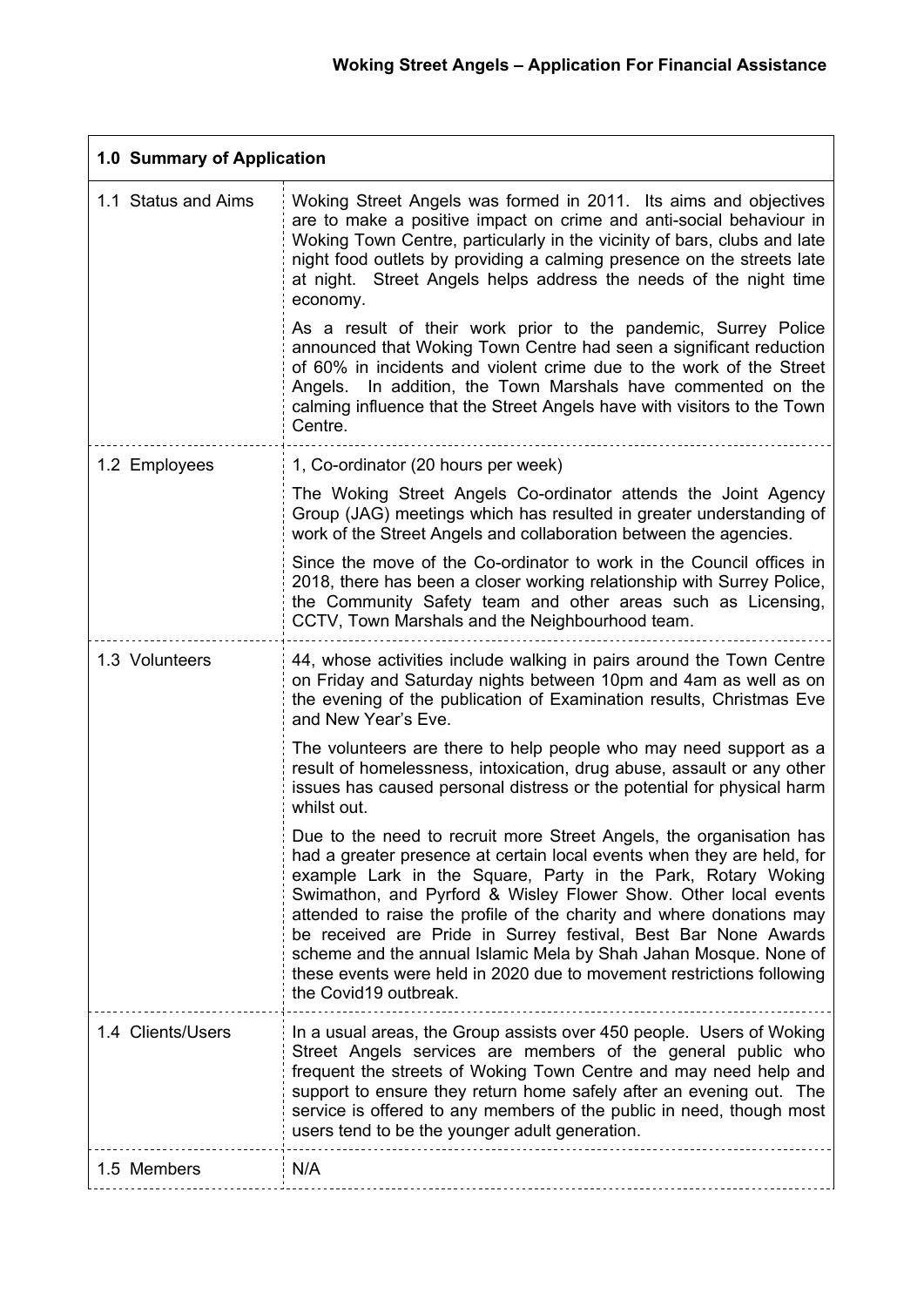# **Woking Street Angels – Application For Financial Assistance**

| 1.6 Sum Requested     | £1,500 (Revenue)                                                                                                                                                                                                                                                                                                                                                                                                                                                                                                                                                          |                                                                                    |  |
|-----------------------|---------------------------------------------------------------------------------------------------------------------------------------------------------------------------------------------------------------------------------------------------------------------------------------------------------------------------------------------------------------------------------------------------------------------------------------------------------------------------------------------------------------------------------------------------------------------------|------------------------------------------------------------------------------------|--|
| 1.7 Project           | Woking Street Angels have asked for revenue funding to help support<br>the salary of their Co-ordinator and help meet the costs of the<br>supplies. The supplies include flip-flops, water, blankets, minor first<br>aid (there are no qualified first aiders on duty), rental costs of two-way<br>radios and Woking Street Angel jackets. Additional PPE has been<br>required for the volunteers to use during their late night patrols.                                                                                                                                 |                                                                                    |  |
| 1.8 Cost breakdown:   | Employee costs<br>Radios and phone rental<br>Insurance<br><b>Street Expenses</b><br>Office costs<br>Training<br>Marketing<br><b>CNI Donation</b><br>Depreciation<br>Total                                                                                                                                                                                                                                                                                                                                                                                                 | £14,920<br>£905<br>£875<br>£412<br>£258<br>£309<br>£250<br>£600<br>£200<br>£18,729 |  |
| 1.9 Community Benefit | It is members of the general public enjoying an evening out in Woking<br>Town Centre on a Friday or Saturday evening that will receive benefit<br>from the activities of Woking Street Angels.<br>Besides financial support given by Woking churches in the area,<br>scarves, gloves and hats made by church craft groups and donated<br>blankets have been given to users who need them. However, surplus<br>items have been donated to the York Road Project (YRP). Woking<br>Street Angels also supports the YRP in their annual sleep-out event in<br>Jubilee Square. |                                                                                    |  |
| 1.10 Covid-19 Impact  | Due to Government restrictions, Woking Street Angels were unable to<br>operate on the streets of Woking Town Centre on Friday and Saturday<br>evenings from 23 March 2020 to July 2020, and from November 2020<br>to April 2021. The teams were out again as soon as they were able to<br>be and needed.<br>As the people that Woking Street Angels support have not been using<br>the Town Centre due to the Government restrictions meant the<br>closure of the pubs, clubs and eating places, there has not been the<br>need to support them.                          |                                                                                    |  |
|                       | Woking Street Angels have now resumed their work having taken<br>advice and careful precautions and with all appropriate PPE<br>protection.                                                                                                                                                                                                                                                                                                                                                                                                                               |                                                                                    |  |

| 2.0 Financial Background |                                                                                                                                                                                                  |  |
|--------------------------|--------------------------------------------------------------------------------------------------------------------------------------------------------------------------------------------------|--|
| 2.1 Budget               | At the time of the application, the Group held £11,150 in the bank.<br>The Reserves Policy sets out a requirement to hold twelve months'<br>expenditure as a reserve, equating to circa £18,000. |  |
|                          | The Group has submitted a budget for 2022/23 which shows an<br>anticipated income of £9,950 against an anticipated expenditure of                                                                |  |